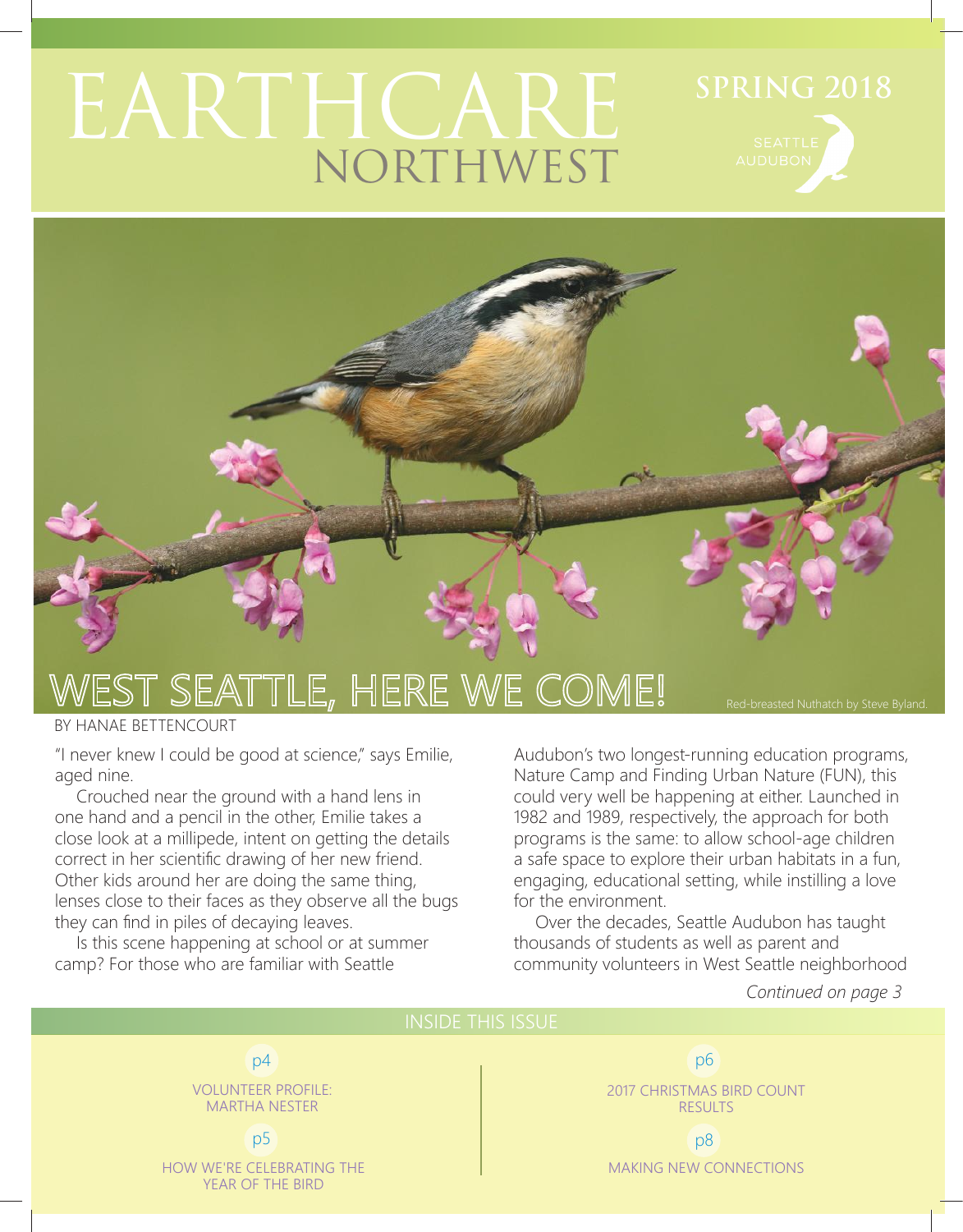#### Early spring greetings to the Seattle Audubon community!

I've been looking forward to writing this letter and sharing so much good news about our local work. Seattle Audubon is extending our reach and impact across our service area, so there is simply a lot to squawk about!

We ended 2017 on a high note. The Nature Shop had its best holiday sales season in five years. More than twice as many people made membership contributions in December and our individual contributions were up over 15%, relative to our Centennial year. All this has bolstered an exciting momentum around the office and provides a sound foundation for our work appreciating, understanding, and protecting local birds in 2018. Thank you for shopping local and giving generously!

In 2018, the Education staff have been busy planning and promoting the launch of our new, second Nature Camp location in West Seattle. Having a second site for our long-running summer program is one way we're reducing barriers to nature-based education. We're also making a big push to ensure that Seattle Audubon's scholarship funds help even more local kids experience those iconic summertime memories of Nature Camp.

Years of preparation in our Science program are now coming to life with the expansion of the Puget Sound Seabird Survey north to the Canadian border and the San Juan Islands. Over the next two years, we will bring our 10-year-old citizen science work to these areas and establish a broader baseline of data for tracking seabird populations across nearly the entirety of Puget Sound. This work is funded by a recent grant of over \$100,000 from the National Estuary Program.

In Conservation, we began the year with a

continued focus on collaboration. We brought together our Neighborhood Flyways and Urban Bird Treaty City program partners to set our respective 2018 priorities. We are also partnering with the Tilth Alliance to learn more about conserving biodiversity in cities. Our organizations will co-host Dr. Mark Hostetler from the University of Florida, on April 10 at Rainier Beach Urban Farm, to share his research on bird-friendly building approaches and discuss how we can better conserve urban wildlife areas. Read our eNews and website for more information about this event.

It's been a great joy to help fledge our Community Engagement program and increase local awareness about Seattle Audubon and our work for birds. This year, we wanted to hear what's on peoples' minds across our entire service area. So far, we've conducted what we call "listening sessions" with groups on Mercer Island, in Georgetown, and in West Seattle. The sessions have helped us better understand how people view Seattle Audubon and how we can establish more meaningful connections across our region.

And at the heart of all that work is you, our dedicated and passionate community of avian advocates. Without your offers of volunteer time, financial support, and cheerleading, our work would not be as successful. Thank you for all you do to support this organization and the Seattle region's birds.

Onward to strengthening our flock in 2018,

John Brosnan Executive Director

BOARD OF DIRECTORS Rod Brown, President Mark Greenfield, Vice President Jill Ericsson, Secretary **DIRE** Susan Marks, Treasurer Bryony Angell Ashley Black Kathryn Donough Stephen Geissler Peter Gurney Emily Krieger Jen McKeirnan Bob Sieh Peggy Stromme Barbara Wright

#### BOARD OF DIRECTORS AND STAFF

- 
- 노 John Brosnan<br>즈 *Executive D*<br>오 Hanae Battan  *Executive Director* **Hanae Bettencourt**  *Education Associate* Claire Catania  *Development Director* Megan Friesen  *Conservation Manager* David Garcia  *Nature Shop Manager* Leigh Hiura  *Member Services Associate* Jennifer Lang  *Conservation Science* 
	- *Coordinator*
	- Morgan Matthews  *Americorps Education Coordinator*
- Melissa Melloy  *Nature Shop Assistant* Nicole Na  *Communications & Marketing Coordinator* Toby Ross  *Science Manager* Christine Scheele  *Education Manager* Russ Steele  *Finance & Operations Director* Wendy Walker  *Community Engagement Manager*

Earthcare Northwest is the official newsletter of Seattle Audubon. | Design and layout by Nicole Na | Inquiries: communications@seattleaudubon.org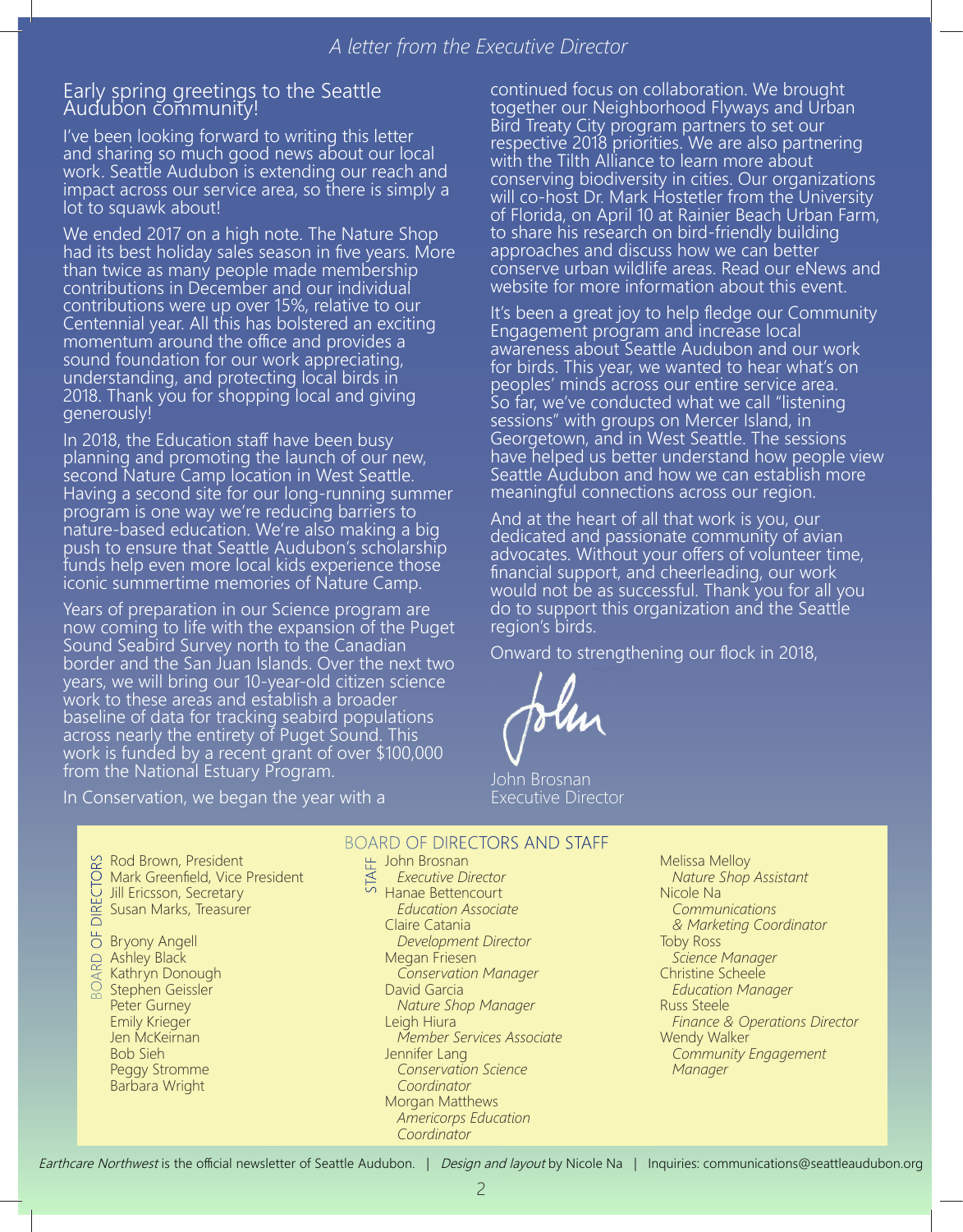### More FUN, more environmental education, and more opportunities to explore and connect with the OUTDOORS.

#### *Continued from page 1*

schools how to connect with their neighborhood habitats. We have always been greeted with enthusiasm. Recently, West Seattle has shown a veritable "thirst" for more. More FUN, more environmental education, and more opportunities to explore and connect with the outdoors.

We're thrilled to finally be answering this call for more by opening a new Nature Camp location in West Seattle this summer. Beginning July 23, we will offer our Nature Camp programming to first through sixth grade students for three weeklong sessions at Explorer West Middle School. This new camp program is a pilot and its size next year is dependent on this year's demand, though the programming and format will be much the same as our Magnuson Park camps, with highly trained adult Naturalists leading the campers in exploration, fun, and discovery.

Oh, and Emilie is a FUN student, and can be a Nature Camper now, too.

*For more information on Nature Camp in West Seattle, visit our website at* seattleauduon.org/ sas/naturecamp.

*Hanae Bettencourt is Seattle Audubon's Education Associate.*

3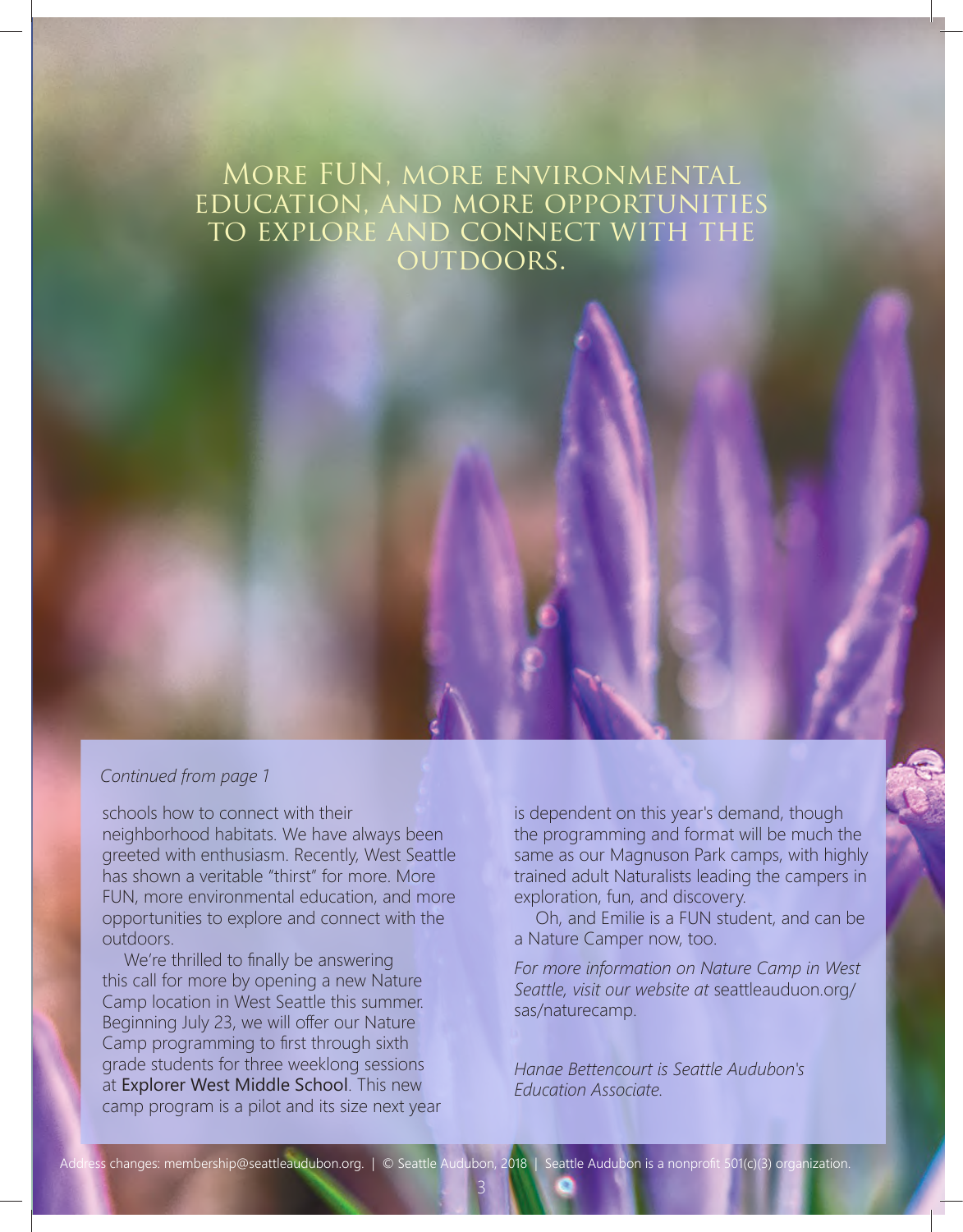## **IT'S THE YEAR OF THE BIRD!**

BY MEGAN FRIESEN

Our conservation program focuses on making urban habitat safe and productive for our migrating and resident bird species. Seattle Audubon is joining people and organizations across the globe in designating 2018 as the Year of the Bird, a campaign hosted by National Audubon and National Geographic. The Year of the Bird celebrates the centennial of the Migratory Bird Treaty Act, and marks a renewed worldwide committment to the protection of birds. To bring bird conservation into focus, the campaign designates each month with a conservation theme that addresses some of the most damaging threats to birds.

This month, the campaign focuses on native plants and how they can create a sanctuary for birds, so it's the perfect time to reflect on how our urban community and backyard habitats can also provide Seattle's resident and migratory birds with safe refuge, food, and habitat.

We have been making strides in incorporating native plants for birds in our programming and making plans to incorporate them in neighborhoods throughout the city, and have also been working with our partners at Seattle Public Utilities to improve tree care and provide education on how plants can help birds.

Another important aspect of urban sanctuary creation is the impact of our own pets on visiting birds. Outdoor cats kill several billion birds every year in the U.S., in addition to being subject to threats from cars, predators, and disease. We have partnered with PAWS and the Humane Society to discuss how to keep your beloved cats happy indoors and birds safe. One method to keep cats entertained is to install a Catio (an endearing portmanteau of cat and patio), where your feline companion can engage with nature without the dangers of being outside.

There's a lot more in store for the Year of the Bird, so stay tuned for future work on creating urban safe havens for our migrating and residential birds and opportunities to get involved!

*Megan Friesen is Seattle Audubon's Conservation Manager.*

To showcase Seattle Catios, we will be co-sponsoring the Seattle Catio Tour on **July 28, 2018**. Please visit the Seattle Catio Tour webpage for more information (*catiotourseattle. com*) and email Megan Friesen at meganf@ seattleaudubon.org if you would like to volunteer at this event.

*Rufous Hummingbird and Flowering Currant by Minette Layne.*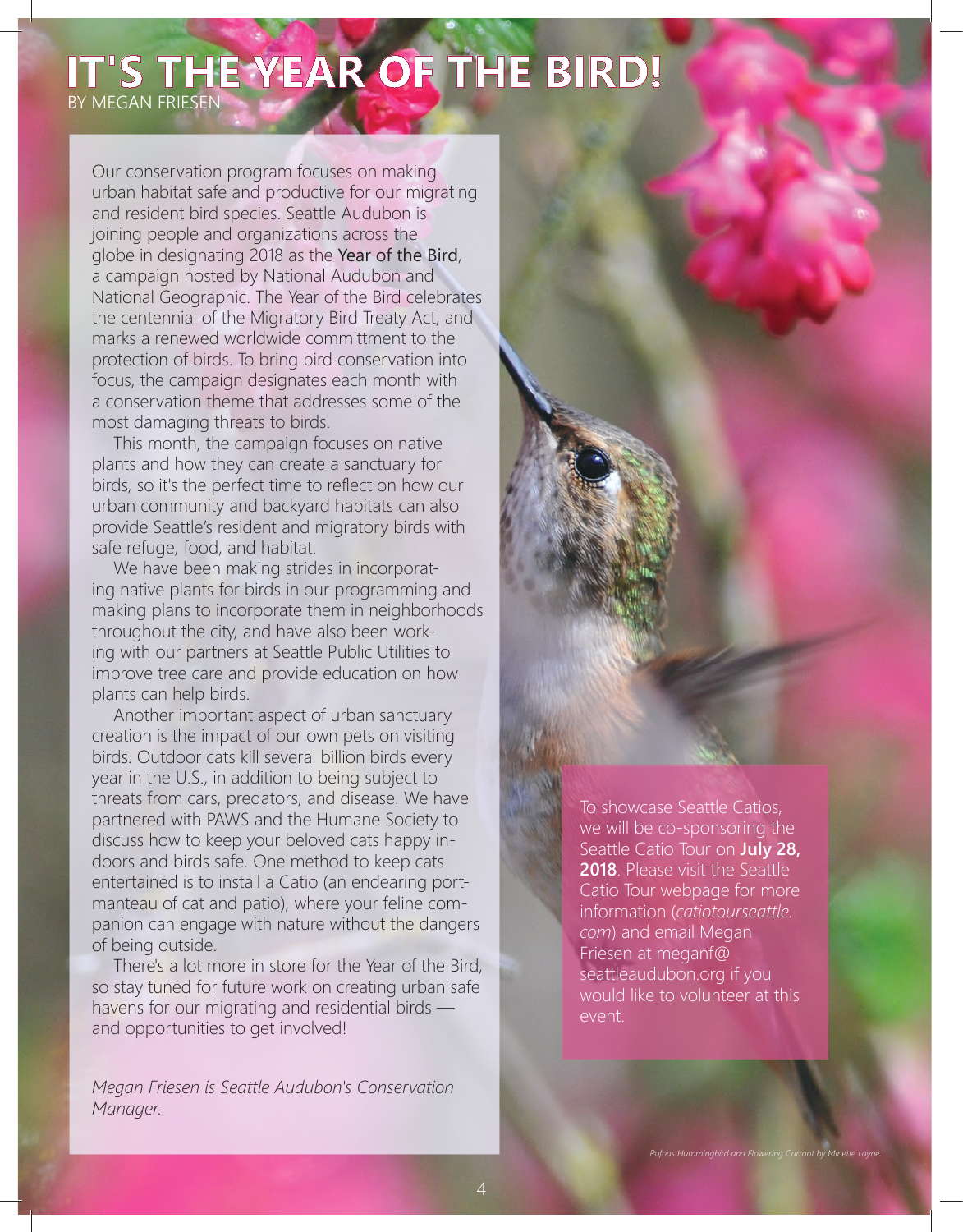# VOLUNTEER PROFILE<br>MARTHA NESTER

#### BY CARYN SCHUTZLER EDITED BY NICOLE NA

It's our Finding Urban Nature (FUN) program's 30-year anniversary this year. For nearly all that time, one dedicated volunteer has helped introduce Seattle third- and fourth-graders to their schoolyard habitats: Martha Nester.

If you ask Martha why she's stuck with the program for so long, she'll tell you that she's always loved teaching kids that there's a lot of nature just beneath their feet. "Few children these days have the opportunity to play outdoors or experience nature in a real, personal way. They have not felt the dirt under their fingernails while searching for animals in leaf litter or discovering different roots on plants," says Martha. "FUN has brought young children the thrill of discovery, the feel of a worm, the experience of watching a spider wrap an insect in its web and eat it or cut a stray leaf out of its web."

Martha's introduction to the early days of FUN was fortuitous. In 1990, both of her children had graduated college and Martha, no longer teaching, was looking for volunteer work. Once Martha, with a degree in biology and M.A. in education, caught a glimpse of Seattle Audubon's FUN ad in *Earthcare Northwest*, she — and we! — knew she was a perfect fit to help shape our new efforts in youth environmental education.

Since then, Martha has been involved in all aspects of FUN training, planning, and program development. Currently, most of her time is spent in the office helping tweak and update the FUN curriculum. But, while her work in the office is productive, her experience with the students is what she continues to find most gratifying. "One of the most fun things for me were the times that I was able to watch young children make a discovery or puzzle out an explanation about a particular phe-



*Martha at the Seattle Audubon office.*

nomenon," Martha says. With Martha's desire to help kids discover nature right in their schoolyard, the FUN program has flourished, and Martha's insights have helped keep lessons fresh, engaging, and transformative for thousands of students over the years.

"Our children are our environmental stewards of the future, and I hope that this is the legacy that I will leave," says Martha. But, after three decades teaching children about the wonders of their natural surroundings, Martha has already left a legacy for generations of Seattle kids.

*Caryn Schutzler is a freelance writer and Seattle Audubon volunteer.*

*Nicole Na is Seattle Audubon's Communications & Marketing Coordinator.*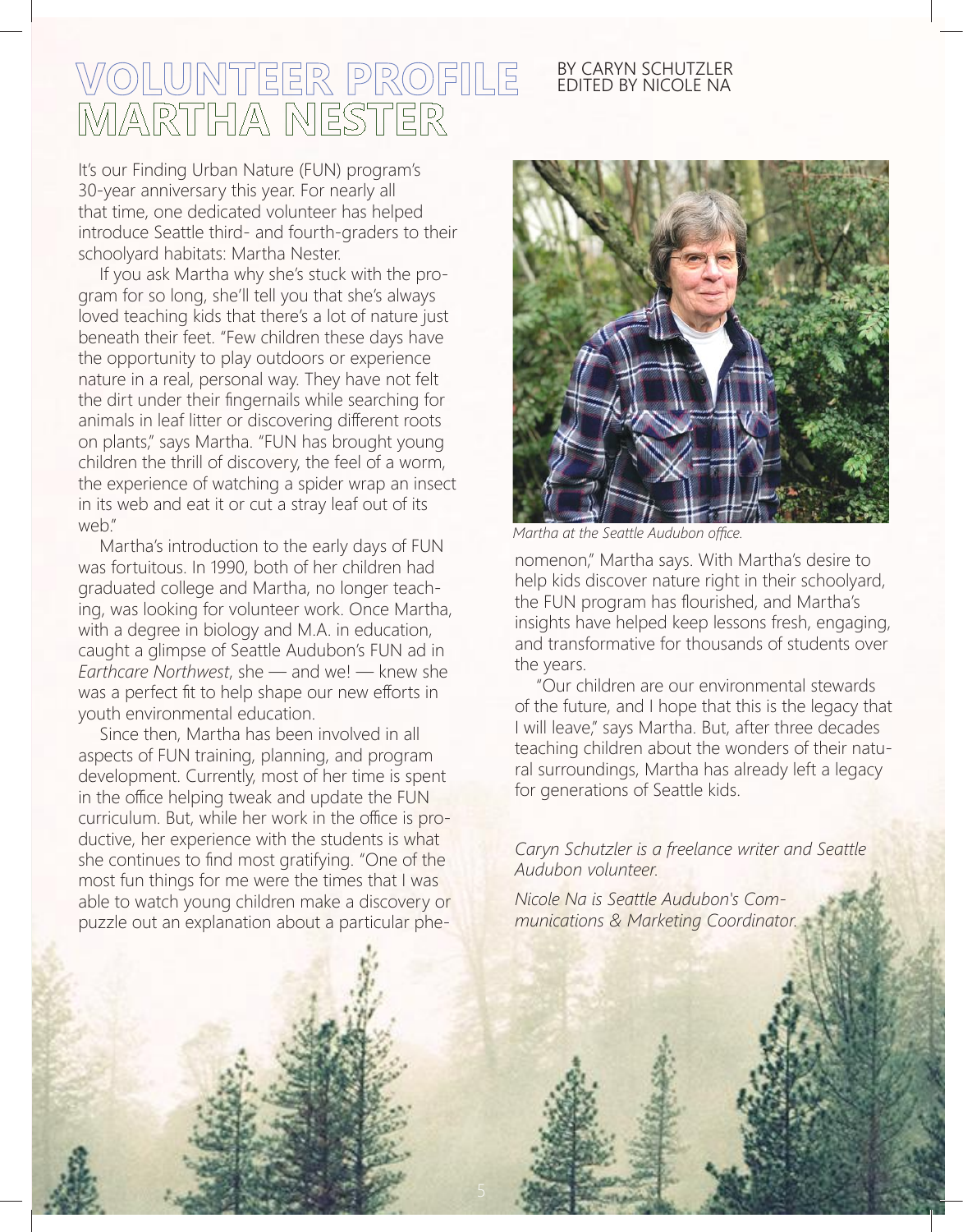# A DAY OF FESTIVE SCIENCE<br>CHRISTMAS BIRD COUNT 2017 RESULTS

*Mountain Chickadee by David A Mitchell.*

BY TOBY ROSS

#### **Overview**

The 2017 Seattle Christmas Bird Count came in strong. After several years with lower than usual counts, this year, with over 51,000 birds tallied, was the highest since 2009! With 129 species on count day itself, we tied our previous records in 2006 and 2011 for count-day species reported. Our count day and count week total of 132 species was only one below the highest total ever recorded in our circle.

#### CBC Highlights

Once again, participation was high with over 300 people taking part for only the second time ever. Feeder watching continues to be a growing and important part of our circle, with 75 Feeder Watch participants tallying 2,476 birds. On the bird front, we had one species new to the count this year: the Seattle Rose-breasted Grosbeak, which was accompanied by two Mountain Chickadees. There was also a third Mountain Chickadee seen in West Seattle, great for a species seen only three times previously in the last 40 years.

Another highlight was two shearwaters — Sooty or Short-tailed — only the third time they've appeared for the count. A Townsend's Solitaire and a Wilson's Warbler rounded out the most notable species. Finally, Common Redpolls were a star for many, with a record 140 tallied across six different sectors.

Read the full report, including the species list, at *seattleaudubon.org*. Thank you to everyone who took part in CBC 2017. We hope to see you again this December!

*This report was compiled by Matt Bartels. Toby Ross is Seattle Audubon's Science Manager.*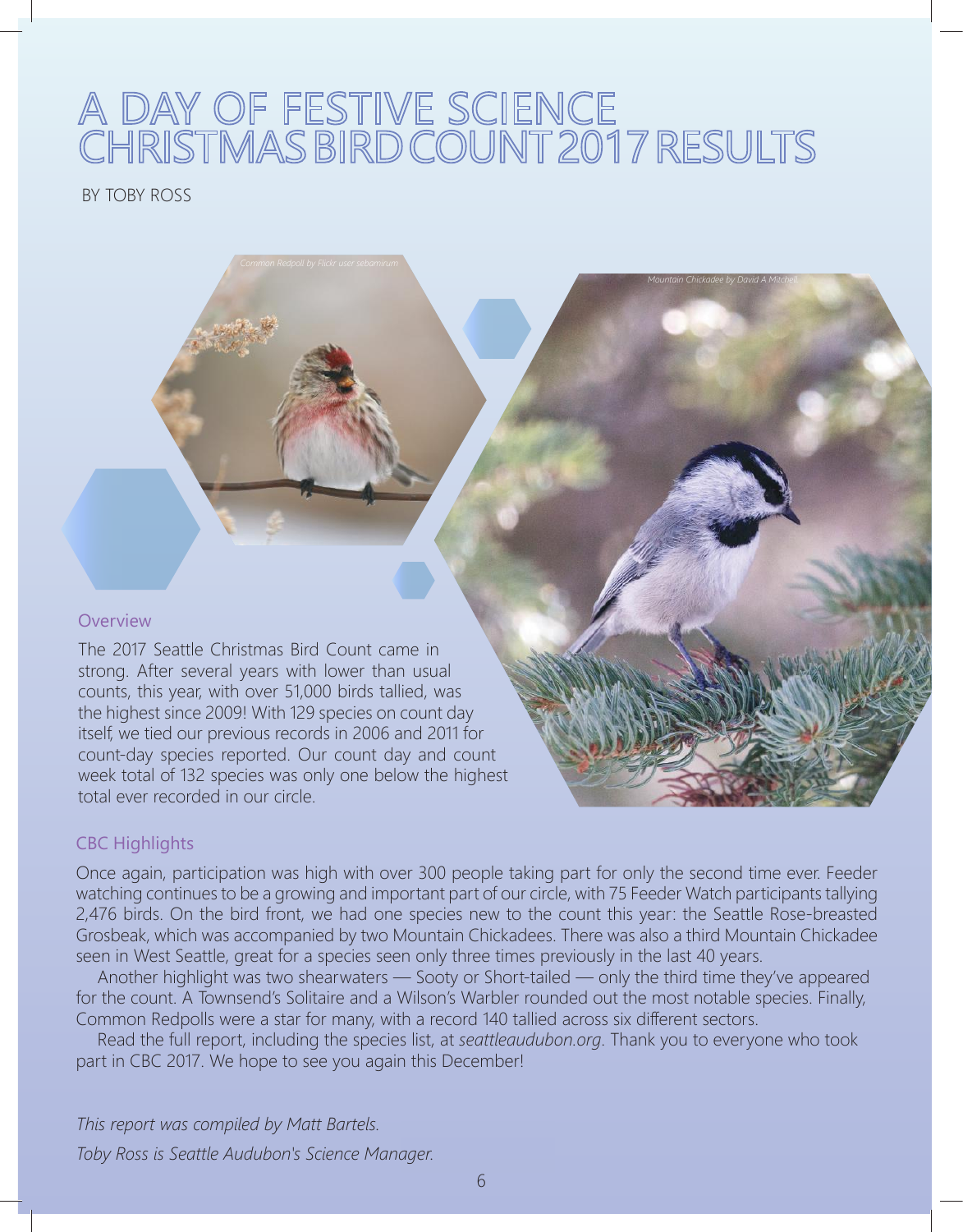*Wilson's Warbler by Mick Thompson.*

*Rose-breasted Grosbeak by Johnathan Nightingale.*

TOTAL SPECIES TALLIED 132

*Short-tailed Shearwater by David Cook.*

## COUNT DAY 129 species

COUNT WEEK 3 additional species

INDIVIDUAL BIRDS 51,683 PARTICIPANTS 311